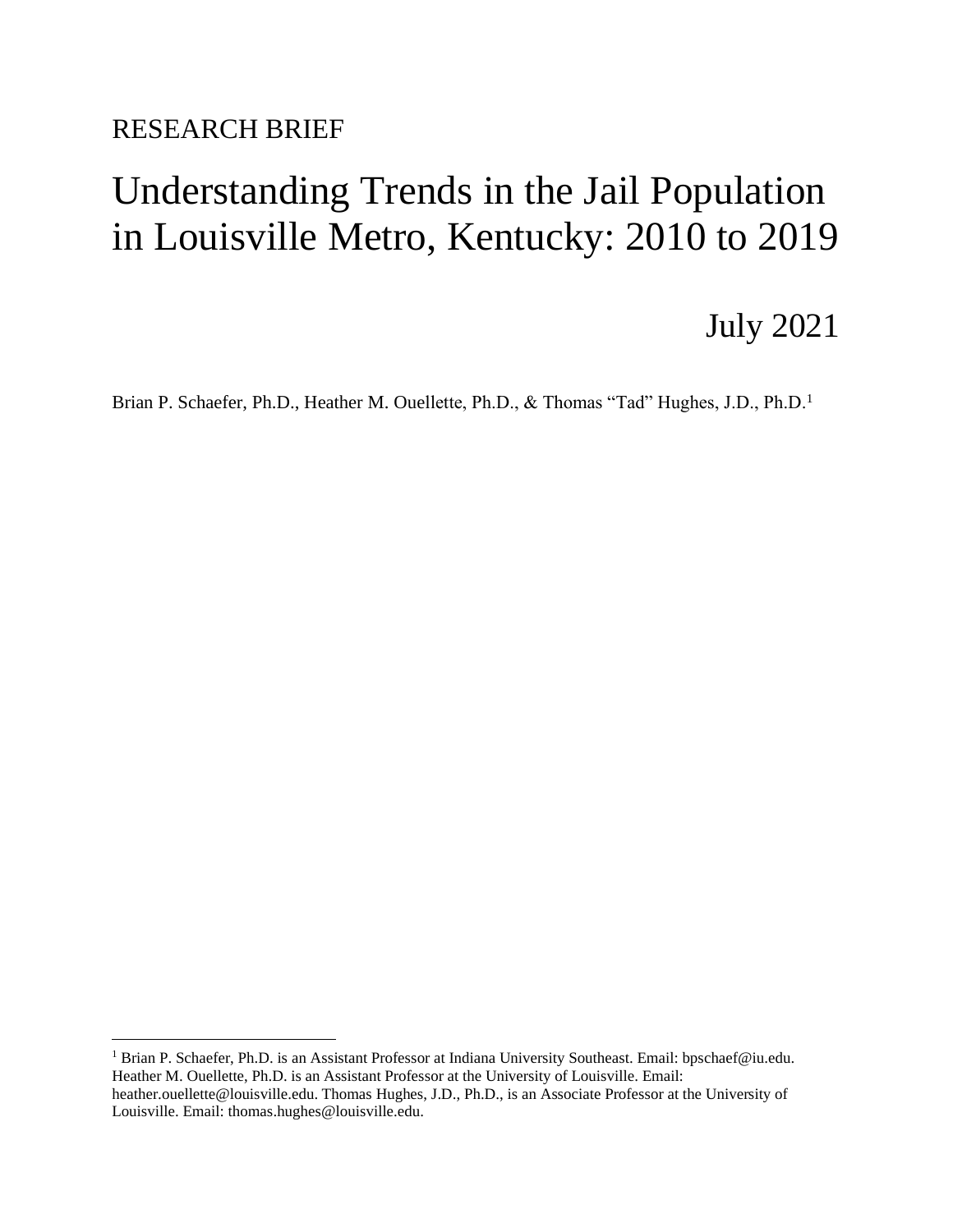# Understanding Trends in the Jail Population in Louisville Metro, Kentucky: 2010 to 2019

Brian P. Schaefer, Ph.D., Heather M. Ouellette, Ph.D., and Thomas "Tad" Hughes, J.D., Ph.D.

# **INTRODUCTION**

The latest estimates show over 10 million admissions to local jails each year, and an estimated 734, 500 people held in county and city jails in 2019.<sup>i</sup> Nationally, local governments spend billions of dollars each year on jail costs.<sup>ii</sup> At the state level, The Vera Institute of Justice reports Kentucky spent roughly \$402.4 million to house people in local jails across the state in 2019.<sup>iii</sup> Locally, in Jefferson County, KY, the focus of this report, a total of \$55,617,800 was spent on Louisville Metro Department of Corrections (LMDC), Jefferson County's local jail.<sup>iv</sup> Across the country, local jurisdictions are confronting decisions related to limited jail resources, overcrowding, and public health concerns due to COVID-19 cases in jail facilities; $v$ Louisville Metro is no different.<sup>vi, vii</sup> It is imperative to examine who is in jail and for how long, when developing strategies to reduce jail populations.

This brief, *Understanding Trends in Jail Population in Louisville Metro, Kentucky: 2010 to 2019,* includes key highlights from the [full report](https://datacollaborativeforjustice.org/wp-content/uploads/2021/07/Louisville-Final-Jail-Report-FULL_July-2021.pdf) from the Data Collaborative for Justice and Pew Charitable Trusts on trends in jail population. The brief highlights trends in jail admissions, length of stay, bed days, familiar faces, and examines the factors driving jail populations in LMDC. Before describing these trends, the brief provides an overview of key policy changes and explains how this data can inform local practices in the age of COVID-19.

**1. Fewer low-level arrest = fewer jail admissions**. Driven by fewer arrests for misdemeanors and violations, admissions to the Louisville Metro Department of Corrections (LMDC) declined by 35% between 2010 to 2019 – from a high of 43,724 admissions to 28,255 admissions.

**REPORT HIGHLIGHTS**

- **2. Increases in length of stay are a key driver of the jail population**. Between 2010 and 2019, the average length of stay increased from 18.9 days to 30.4 days – a  $60\%$  increase that had a significant impact on the size of the jail population. The strongest predictors of being in the longer length of stay group (more than 30 days) were individuals booked on new charges, admitted as state sentenced/prison transfer, and people charged with crimes against persons.
- **3. Bail continues to be a key driver of the jail population.** Length of stay decreased for those with bail set below \$5,000; however, those with the highest bail –  $$5,000$  or more– saw a substantial increase in length of stay from 56 to 92 days (a 64% increase) and accounted for 86% of people with bail set who spent 180+ days in jail.
- **4. Black persons are disproportionately represented in jail admissions and experienced significant increases in lengths of stay between 2010 and 2019.** In 2019, Black persons accounted for 39% of jail admissions but just over 20% of the population of Jefferson County. The average length of stay for Black persons increased 15 days over the study period, compared to a 10 day increase for Whites, and accounted for 49% of the bed days utilized in 2019.
- **5. A significant proportion of people return to jail repeatedly**. Of people jailed in 2010, 69.8% returned to jail at least once between 2010 and 2019 and over a quarter (27.7%) returned 5 or more times.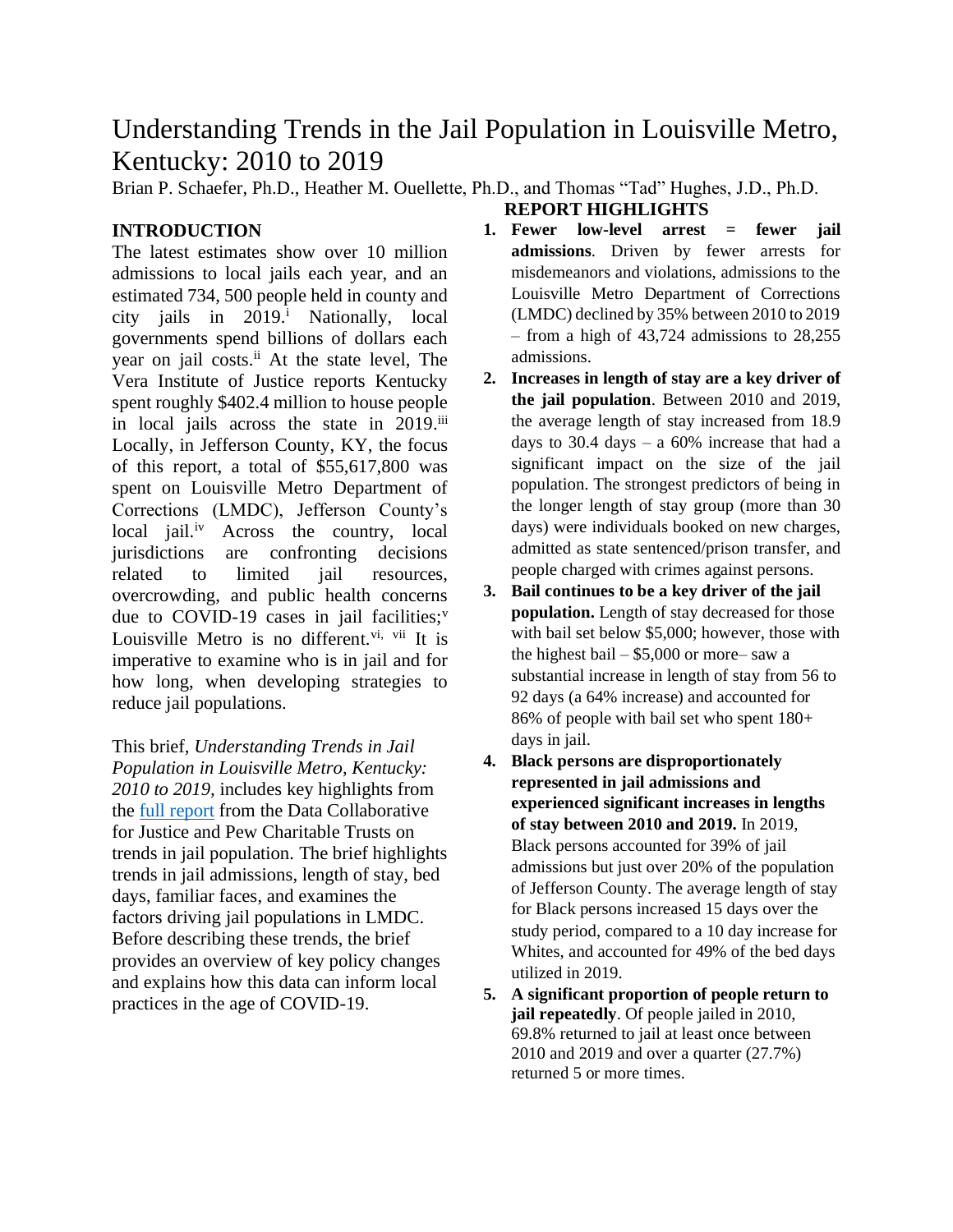# 3

### **BACKGROUND & POLICY CONTEXT**

During the period covered by this report, many changes occurred that could affect the jail population. For example, crime in Louisville Metro generally declined from 2010 to 2019, with combined property and violent crime reports dropping from 33,285 to 31,082.<sup>viii</sup> Similarly, concerns over growing state prison populations sparked a substantial legislative change in the state with the passing of House Bill 463 (HB 463) in 2011.<sup>ix</sup> The bill revised drug laws and allowed peace officers to issue citations in lieu of arrest for misdemeanor offenses.<sup>x</sup>

House Bill 463 also made the use of pretrial risk assessment mandatory in Kentucky with the goal of increasing non-monetary release for all low and moderate-risk defendants.<sup>xi</sup> In 2013, Kentucky adopted Arnold Ventures' Public Safety Assessment (PSA) risk tool.xii The PSA evaluates risk along three dimensions: failure to appear, new arrest, and new arrest for a violent crime. Despite this mandate and its goal research indicates a slight increase in the use of non-financial bonds and little effect on releases.<sup>xiii</sup>

In addition to mandating risk assessment tools, other changes were made to pretrial operations. On January 1, 2017, the Kentucky Supreme Court issued Order 2015-24 which authorized the Non-Financial Uniform Schedule of Bail Administrative Release Program, commonly referred to as administrative release.<sup>xiv</sup> Through this program, individuals charged with non-violent, non-sexual misdemeanor(s) crime have their risk level assessed by a Pretrial Services Officer using the Public Safety Assessment to determine their flight risk and potential for new criminal activity. Individuals who score low to moderate risk on flight risk and low risk or moderate risk on new criminal activity will be eligible under the protocol and shall be released on recognizance.

A number of local efforts have been undertaken to reduce the number of individuals admitted to and housed in Louisville Metro Department of Corrections. The first initiative includes the establishment of two bail projects. The Louisville Community Bail Fund was created in 2017xv and, in May 2018, the national Bail Project began work in Louisville to post bail for those being held on a bail of \$5,000 or less who could not afford their cash bail.<sup> $xvi$ </sup> This effort reduced the number of incarcerated individuals awaiting trial.<sup>xvii</sup>

The Louisville Metro Criminal Justice Commission's Jail Policy Committee (JPC) has also sought to manage the jail population. This group, comprised of several criminal legal experts across multiple disciplines and agencies, takes a systems approach – examining the entire criminal legal system – to address issues related to jail populations.<sup>xviii</sup> In 2018, LMDC faced considerable jail overcrowding and as a result the JPC identified five priorities for reducing populations: (1) Transfer of State Inmates; (2) Bail Reform; (3) Arraignment Court Initiatives; (4) Bench Warrants; and  $(5)$  Home Incarceration Program Pilot.<sup>xix</sup> These priorities resulted in a warrant purge for traffic offenses<sup>xx</sup> and creating an arraignment court program.<sup>xxi</sup>

In 2020, the COVID pandemic hit and highlighted the importance of decarceration. Jails across the nation are facing COVID challenges<sup>xxii</sup> that continue despite local criminal legal systems opening and resuming pre-COVID operations.<sup>xxiii</sup> For more information on COVID-19 and jails, please see the box at the end of this report discussing the importance of this research post-COVID-19.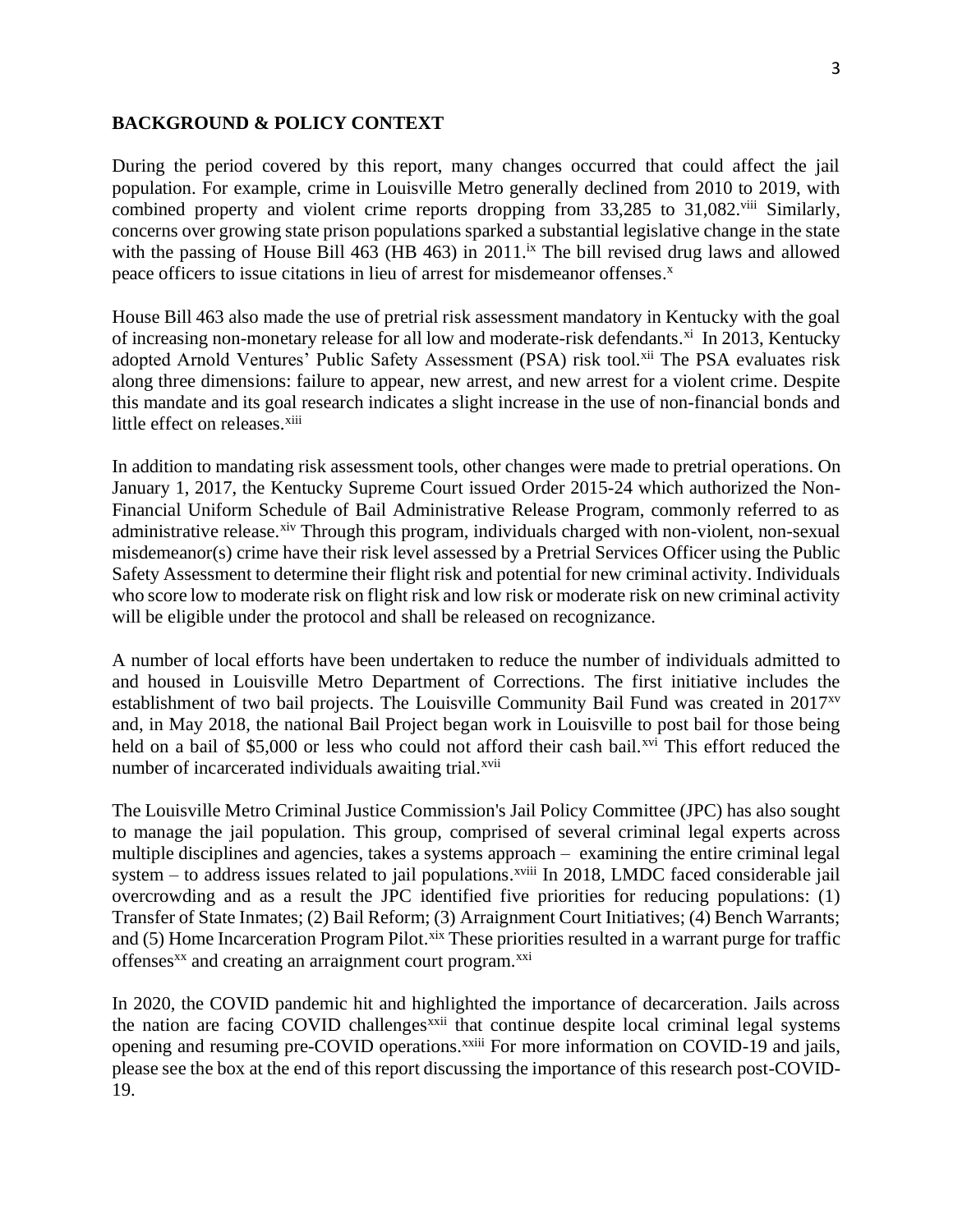#### **KEY FINDINGS**

### *Who is in jail and why are they being admitted?*

*Admissions to Louisville Metro Department of Corrections declined by 35% over the study period, from 43,724 in 2010 to a low of 28,255 in 2019.* 



Admissions by Type: The majority of people admitted to jail are pretrial, meaning they have not been convicted of a crime. Over 70% of admissions are for people booked on new charges, a warrant, or a combination thereof. In 2019, the most common top charge severity categories were non-violent felonies (38%), misdemeanors (38%), and violent felonies which accounted for 8% of admissions, a much lower percentage than non-violent felony and misdemeanor admissions. Turning to the top charge categories, property crimes (26%), crimes against society (24%), crimes against persons (18%), and drug crimes (17%) were the four most common charges.

### *Fewer Arrests for Misdemeanors and Violations are Driving Admission Decreases*



The data indicate there are two major drivers of the decrease in admissions during the study period. First, individuals admitted pretrial on new charges decreased from 21,036 in 2010 to 12,131 in 2019, a 55% decrease. Second, admissions for low-level offenses also decreased. Misdemeanor admissions decreased from 23,403 to 10,590 and violations decreased from 4,014 to 1,478. The decline corresponds to changes in state law allowing peace officer's discretion in misdemeanor arrests.<sup>xxiv</sup>

### *How long are people staying in jail?*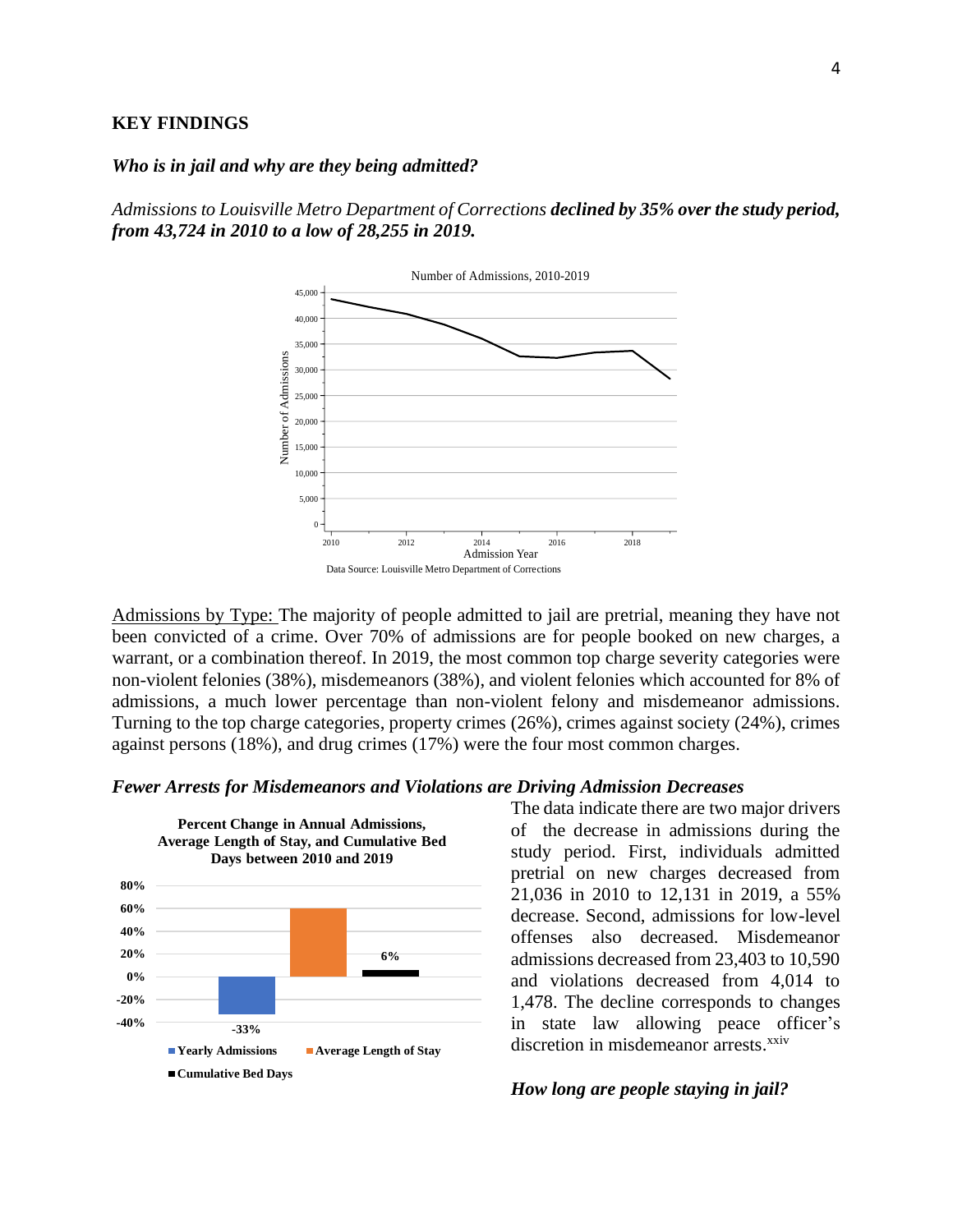**From 2010 to 2019, the mean length of stay (measured in days) increased 60% from 18.9 days to 30.4 days.** During this period, the median length of stay increased 228% from 0.71 days to 2.3 days. Because the average length of stay increased, the average daily population only decreased by 5% despite the decrease in admissions.



Length of Stay by Admission Type: Those individuals admitted as state sentenced/prison transfer had the longest average length of stay from 2010 to 2019, and the length of stay increased by 23 days, from 44.37 to 67.39 days, a 23% increase. Individuals serving a city/county sentence had the second longest average length of stay, this despite a 1.25 day decrease from 45.89 days in 2010 to 44.64 days in 2019. The average length of stay for pretrial admissions for new charge and pretrial admission for warrant saw increases in the average length of stay of 7 and 5 days, respectively. Individuals booked pretrial with a

Across the study period, the majority of individuals in LMDC stayed less than one day. In 2019, 36% of people were booked and released within 24 hours, 51% were released in less than 3 days, and 31% were released between 3 and 31 days. Less than 5% of people released from jail stayed over 6 months, and less than 2% of people had lengths of stay over 1 year. However, the number of people who spent more than a year in jail increased from 214 to 379 during the study period. Although the number may seem small to some, the relative amount of jail resources used by individuals whose length of stay is greater than a year is substantial.



new charge and warrant saw a 15 day increase in the average length of stay.

Predictors of Longer Lengths of Stay: When predicting whether someone is more or less likely to spend over 30 days in jail, there were statistically significant differences in the length of stay across categories of age, race/ethnicity, sex, admission types, release types, charge severity, and charge category. Overall, the strongest relationships with longer lengths of stay (more than 30 days) involved individuals booked on new charges, individuals admitted as state sentenced/prison transfer, and people charged with crimes against persons. Further, Black individuals were 7% more likely to spend over 30 days in jail compared to White individuals.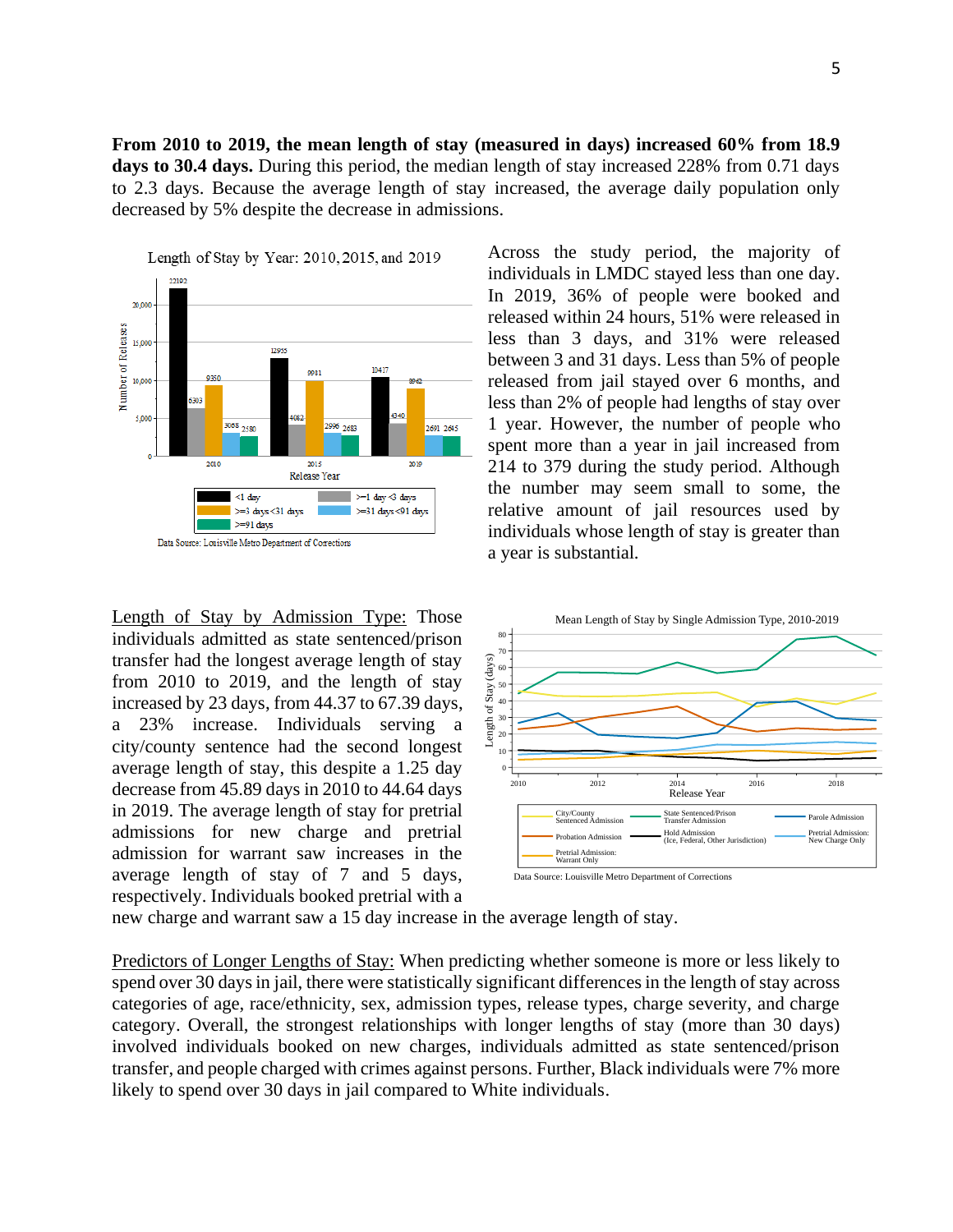### *Length of Stay Increases are Key Driver of Jail Populations*

Although there was a decline in admissions over the study period, the reduction in the average daily population (ADP) was smaller, just 5% from 2010 to 2019. The ADP increased from 2015 to 2017 peaking at an average daily population of 2,221 before declining to 1,991 in 2019. During the study period the average daily population was above the jails rated capacity of 1,793 every year except 2015 (1,787).

The potential reductions in jail population driven by lower admissions were largely negated by a large increase in the average length of stay across the study. The average length of stay gradually increased from 18.9 days in 2010 to 30.4 days in 2019, a 60% increase. Although the average length of stay did decline between 2018 and 2019, this result suggests that length of stay is the strongest driver in jail population. The increase in average length of stay also corresponded to a 6% increase in bed days consumed from 2010 to 2019, despite the drop in admissions.

The average length of stay varied based on the nature of the charge and admission type. Individuals booked on violent felonies had the longest length of stay. The average length of stay increased 46

days between 2010 and 2019, as did the number of bed days spent in jail. In 2019, an average person admitted for a violent felony stayed in jail 127 days. While violent felony length of stay increased, individuals booked on misdemeanors average length of stay decreased from 8.6 to 7.3 days between 2010 and 2019. The combined decrease in misdemeanor admissions and shorter length of stay resulted in a 61% decrease in bed days used between 2010 and 2019, suggesting efforts to reduce the impact of low-level offenses on jail population are working.

Two single admission types highlight the





interplay among admissions, length of stay, and bed days. From 2010 to 2019, pretrial admissions for new charges and/or a warrant, experienced a reduction in admissions ranging from 21% to 49%. At the same time, pretrial admissions had the lowest average length of stay, despite experiencing an increase in the average length of stay during the study period. Although pretrial admissions decreased and had the lowest average length of stay, this admission type accounted for the largest proportion of bed days consumed for most of the study period. For instance, pretrial admission new charge only consumed 185,523 bed days in 2019, the largest amount of bed days used by any admission type.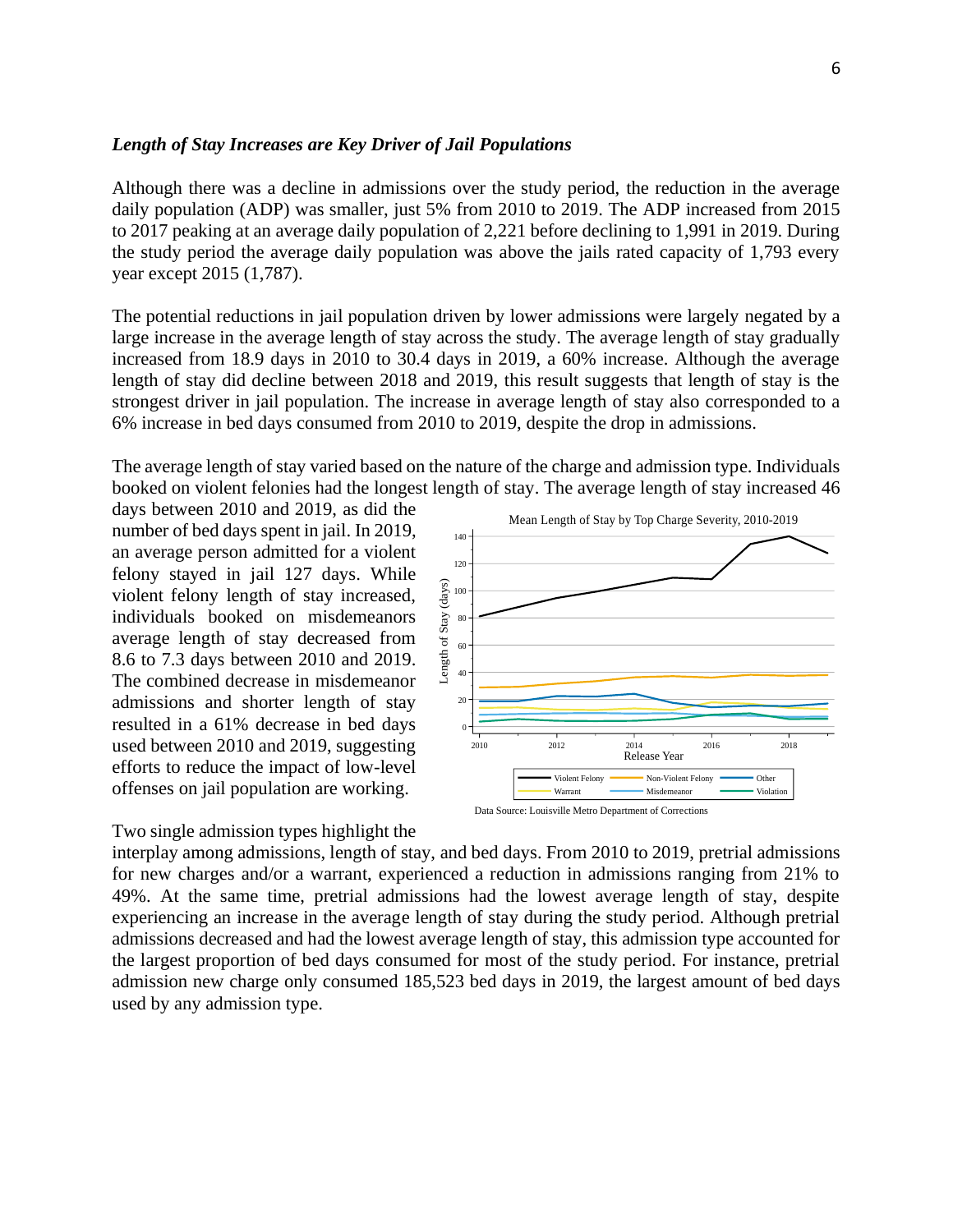Conversely, state sentenced/prison transfer admission, as a single admission type, had the fifth highest admission count during the study period but experienced a 44 day increase in the average length of stay from 2010 and 2019, resulting in the second highest bed day consumption for any admission type. State sentence/prison transfer admissions also present challenges in combination with probation and/or warrants.

The report also examined six multiple admission type combinations with the highest length of stay, in addition to new charges and warrant admission combination which was the most frequent multiple admission type. Four of the six multiple admission types with the longest length of stay involved a state sentence/prison transfer suggesting that the inability to move state sentenced individuals out of jail in a timely manner is a primary driver of jail populations.

### *Who is utilizing jail resources?*

One way to capture the amount of jail resources used by various groups is to compute the number of

**Lead to Resource Savings** The substantial increase in the average length of stay (LOS) in conjunction with a decrease in admission presents a lost opportunity for reducing jail populations. The National Institute of Corrections (NIC) measures the number of people in jail by multiplying the number of admissions and average length divided by 365, which indicates the average daily jail population.<sup>xxv</sup> Using the NIC formula for 2019 admissions and average LOS, the average daily population was 2,353.3 (28,255 admissions x 30.4 average LOS/365). Using 2019 admissions and the average LOS in 2010, the average population drops to 1,463.1, an 890-person reduction in the average daily population. Reducing the average length of stay could lead to significant resource savings.<sup>xxvi</sup> Decreasing length of stay may also improve community health<sup>xxvii</sup> and reduce crime. xxviii

cumulative bed days used. Bed day calculations are based on the date of admission and release and any contact with the jail of one day counts as a bed day. We exclude people who spend less than 12 hours because typically they are not transferred to the main jail facility and are not assigned a bed.

Overall, between 2010 and 2019 the cumulative bed days increased by 6%, which resulted from a 25% increase from 2010 to 2018, followed by a 15% decrease between 2018 and 2019. In 2010, there were 856,554 bed days used by released individuals. Bed days increased from 2010 until 2014 reaching 959,824 bed days. In 2015 and 2016 there was a decrease in cumulative bed days, followed by a gradual increase which peaked in 2018 with 1,066,852 bed days. After the peak, bed days used began to decrease until falling to 909,763 bed days in 2019.

# **Reducing Average Length of Stay Could**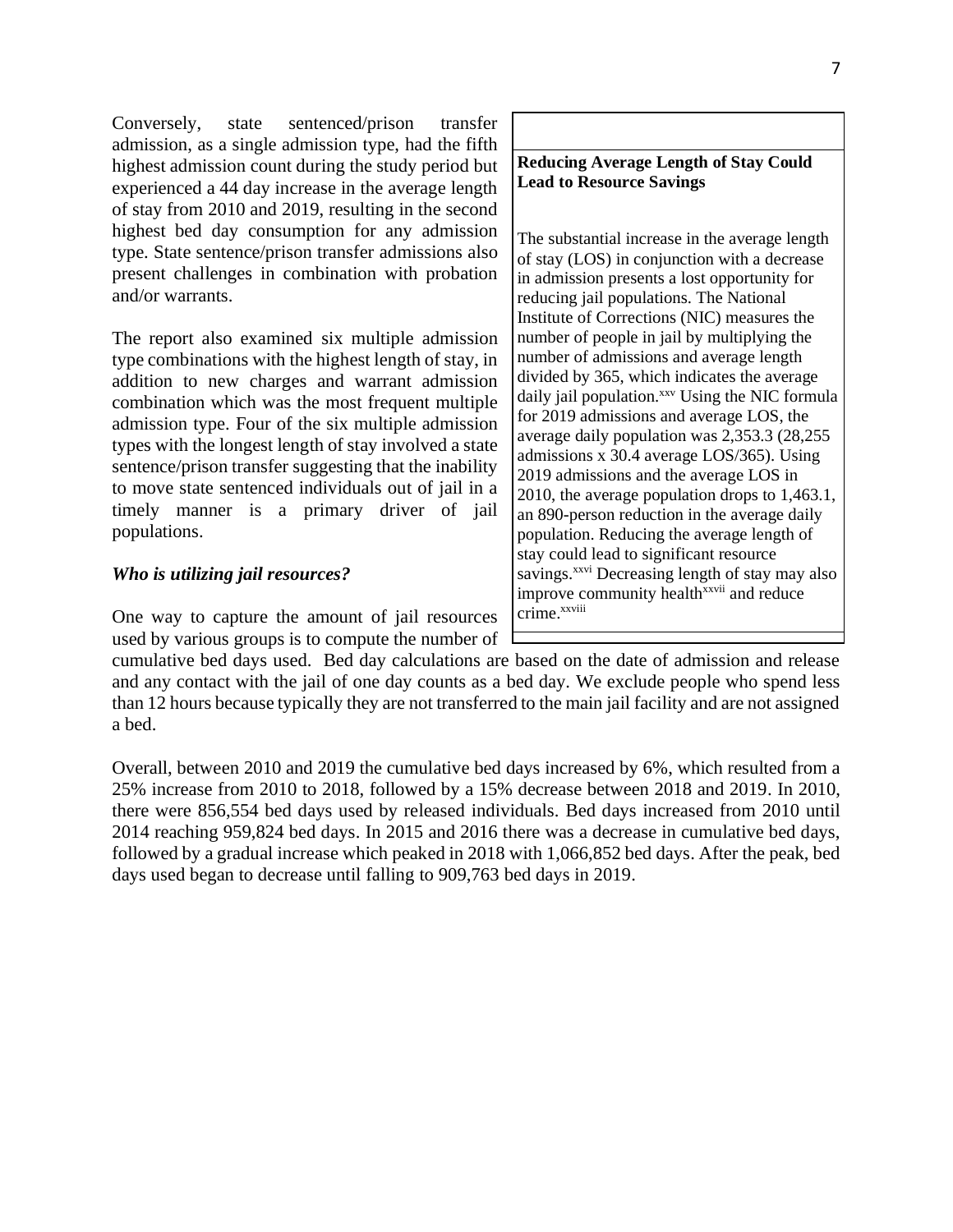

Bed Days by Admission Type: In 2019, individuals admitted for pretrial new charge only accounted for the highest number of bed days (185,523) followed by those admitted as state sentenced/prison transfer (155,956). When examining cumulative bed days by release type, individuals released as other agency permanent release order (333,365) used the most bed days followed by individuals released for a court order (290,897).

### *Are there racial disparities in key metrics related to the jail population?*

There are racial disparities in admissions, average length of stay, and bed days consumed.

*Black persons are disproportionately represented in jail admissions and experienced a significant increase in average length of stay between 2010 and 2019.* 

Black persons accounted for 39% of jail admissions but just over 20% of the population of Jefferson County in 2019. In comparison, White residents were roughly 70% of Jefferson County's population and made up only 58% of jail admissions. The average length of stay for Black persons



increased 15 days over the study period growing from 23 days in 2010 to 38 days in 2019, a 65% increase during the study period. This compared to the average length of stay increasing 10 days for Whites, from 16 days in 2010 to 26 days in 2019. Similar to admissions and lengths of stay, there are racial disparities in cumulative bed days. Despite accounting for roughly 39% of jail admissions in 2019, Black individuals accounted for 49% of bed days used, compared to White individuals accounting for 58% of admissions and 49% of bed days used.

### **Other Notable Findings**

#### *Bail Is a Key Driver of Jail Populations*

Research shows that most individuals booked into jail are awaiting trial.xxix From 2010 to 2019, pretrial admissions for new charges, either with or without a warrant, were the most frequent admission types representing approximately 70% of admissions. While pretrial admissions had lower average length of stay, they accounted for the most bed days beginning in 2014.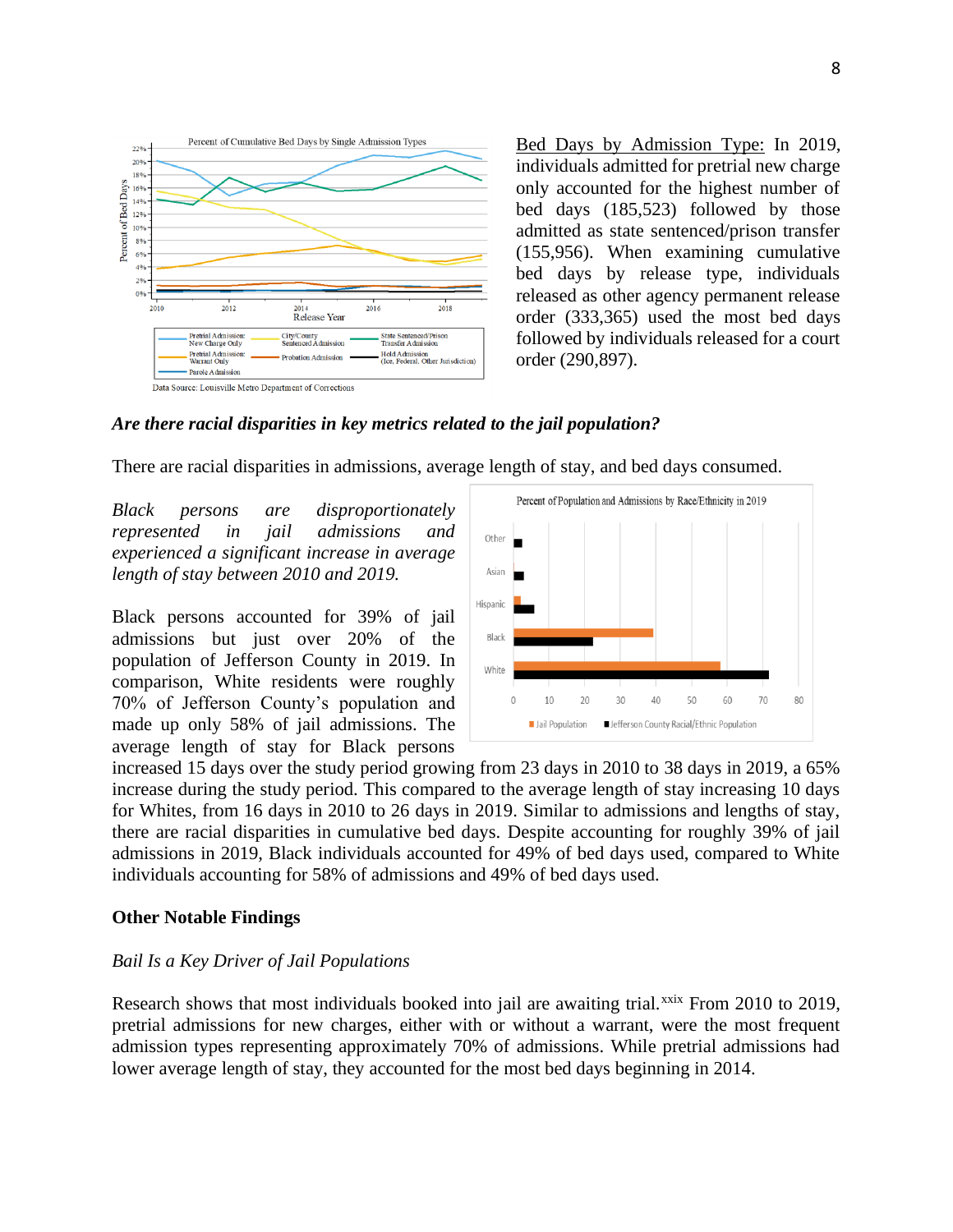The average length of stay for bail over \$5,000 steadily increased over the study period from 56 days in 2010 to 92 days in 2019. Individuals admitted pretrial and required to post a bail amount of more than \$5,000 had mean lengths of stay of at least 3-5 times longer than those with bail amounts of \$5,000 or less, a trend that remained stable across the study period. Among individuals with bail set, those required to post more than \$5,000 accounted for 86% of people who spent 180 days or more in jail.

Research notes there is considerable variation in one's ability to pay bail.xxx In 2019, the average length of stay for pretrial release bail paid was 7.77 days longer compared to pretrial release on one's own recognizance. In 2010, the average length of stay difference between pretrial ROR and pretrial bail was less than 1 day. The increase in length of stay may be related to the reversal of nonfinancial prelease conditions for financial conditions, and the increase in the amount of bail defendants are ordered to pay.<sup>xxxi,xxxii</sup>

### *A Significant Proportion of People Return to Jail Repeatedly*

Using a cohort of individuals released from jail in 2010, we examined readmissions between 2010 and 2019. Roughly 70% of individuals returned to jail at least one time and 27% returned 5 or more times. The strongest predictor of returning to jail was whether the individual had been admitted to jail in the three years prior to their 2010 incarceration. Other strong relationships include being 18-20 years old and the type of admission. Pretrial admissions for a warrant and admission for a probation violation were significant predictors suggesting technical violations may be playing an influential role in individuals returning to LMDC.<sup>xxxiii</sup>

## **IMPORTANCE OF THIS RESEARCH POST COVID-19**

The study period for this report does not factor in the numerous challenges COVID-19 has created for jails and broader criminal justice operations across the country. The COVID-19 pandemic further heightened concerns about crowding in both jails and prisons. Such facilities keep people in close proximity to one another and are an ideal environment for spreading the virus. Additionally, jail populations are dynamic as most detainees enter and exit in a matter of hours and days. A situation that may place those already in the facility, those entering the facility, those living with individuals who recently left the jail, as well as the entire community at risk.<sup>xxxiv</sup>

Many in state and local government have recognized these risks and have created a variety of COVID-19 related protocols to reduce population of incarcerated people.<sup>xxxv</sup> As a result of these efforts, jail populations declined significantly for much of 2020<sup>xxxvi</sup> and admission and length of stay patterns are fundamentally different than they were in 2019. For instance, in February 2020 before COVID-19 took hold, Louisville Metro Department of Corrections (LMDC) had a jail population of 1,851 individuals and four months later, in June 2020, this population was reduced to 1,252 individuals with the jail population remaining relatively stabilized in the subsequent months.<sup>xxxvii</sup> Who is being admitted into jail and how long they are staying has also changed. Enforcement has declined resulting in fewer people entering with new charges<sup>xxxviii</sup>, but the people who are in jail are staying longer.

Although jail populations have declined as a result of COVID-19, trends in jail admissions and length of stay prior to the pandemic remain relevant as jurisdictions re-open, jail populations begin to climb again<sup>xxxix</sup> and many urban areas are facing increases in some types of violent crime.<sup>xl</sup> As criminal justice operations return to normal, this report provides an understanding of which charges, admission types, and release decisions were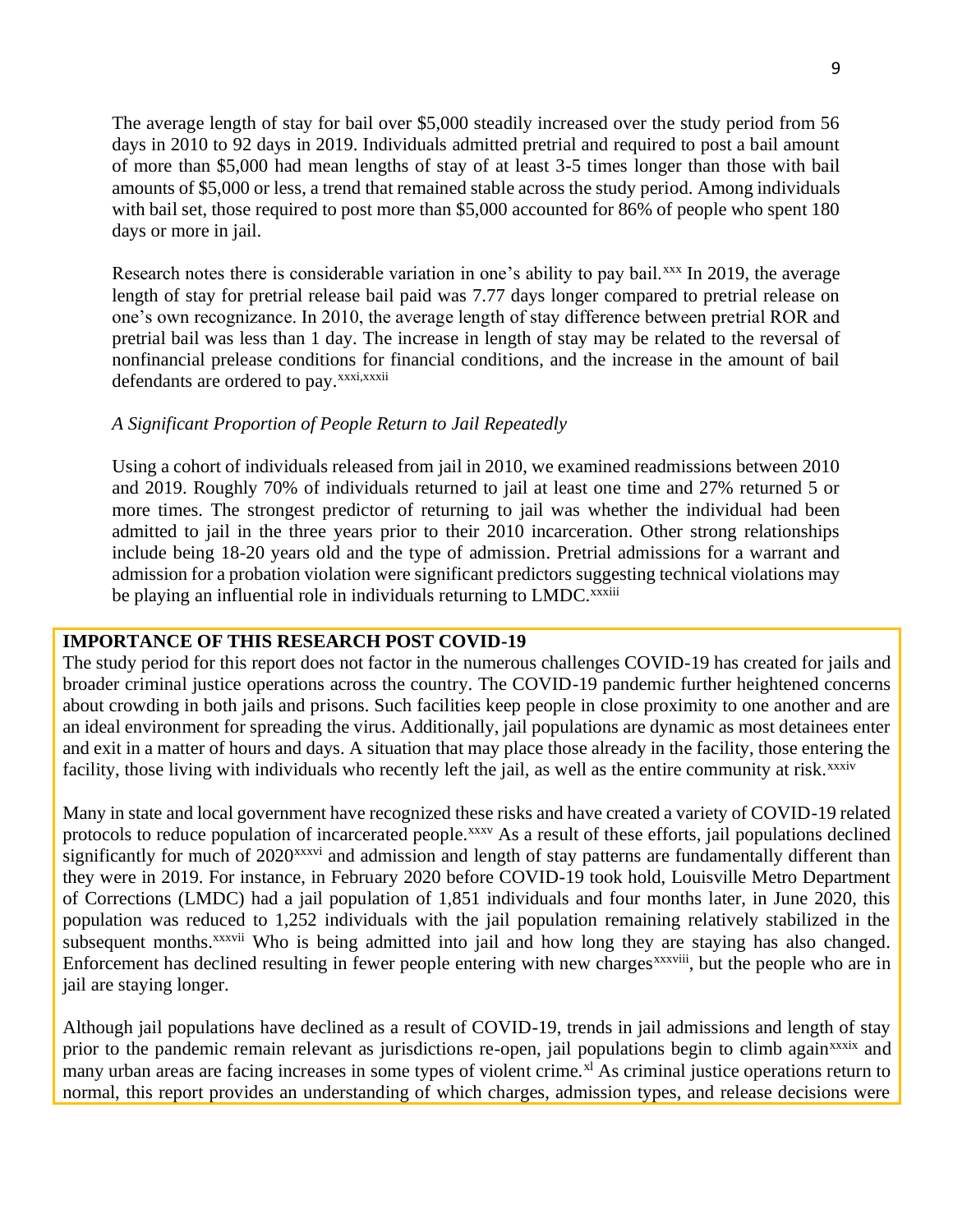driving jail populations pre-pandemic and the degree to which Covid-19 shifted these trends. This data will ultimately enable policymakers to assess whether further decarceration efforts may be possible, including by retaining some of the practices that aided population reductions during the height of the pandemic.

### **DATA LIMITATIONS & QUESTIONS FOR FUTURE RESEARCH**

These results provide important insights into jail population trends, but there are limitations that need consideration. First, the analyses do not fully capture the criminal history of individuals booked into jail which is a key determinant of the release decision.<sup>xli</sup> Second, the description of top charge only captures the highest charge associated with each admission and therefore does not consider any complexities associated with multiple charges. Relatedly, LMDC data does not include information on pending charges from other jurisdictions, which may complicate the resolution of cases. Finally, there are limitations with bail data and release types noted in the larger report.

Many of these data limitations can be addressed by establishing data sharing agreements between agencies to fill gaps in any singular system. By combining data, stakeholders can gain a more complete understanding of who is in jail and for how long. In addition to improving data quality, expanding research capacity within and across agencies can help stakeholders monitor changes in lengths of stay and evaluate policy decisions by employing researchers in house or establishing research partnerships.

### **Questions for Future Research:**

Did the mandatory use of risk assessment tools lead to an increase in the average length of stay for high-risk offenders?

What is the impact of community bail funds on average length of stay?

What is the relationship between case processing and length of stay?

Is the large percentage of people returning to jail the result of new offenses or technical violations?

What drove the increasing differences in average length of stay for Blacks compared to Whites between 2010 and 2019?

## **ACKNOWLEDGMENT**

This report was made possible by the support of the Louisville Metro Criminal Justice Commission, Louisville Metro Department of Corrections, and a wide range of criminal justice stakeholders who have provided insight and feedback on the data and information presented in this report. A heartfelt thanks to Dr. Preeti Chauhan and the team of researchers at Data Collaborative for Justice at John Jay College of Criminal Justice for their help in producing this report. This work would not have been possible without funding from the Pew Charitable Trusts. A special thanks to Tracy Velázquez, Kyleigh Clark-Moorman, and Catherine Kimbrell of Pew's Public Safety Performance Project. Finally, thank you to our external reviewers, Nancy Fishman and Christine Scott-Hayward for their insight and helpful feedback. The opinions, findings, and conclusions expressed in this publication are solely those of the authors and do not necessarily reflect those of the Pew Charitable Trusts, the Data Collaborative for Justice, or Louisville Metro Criminal Justice Commission.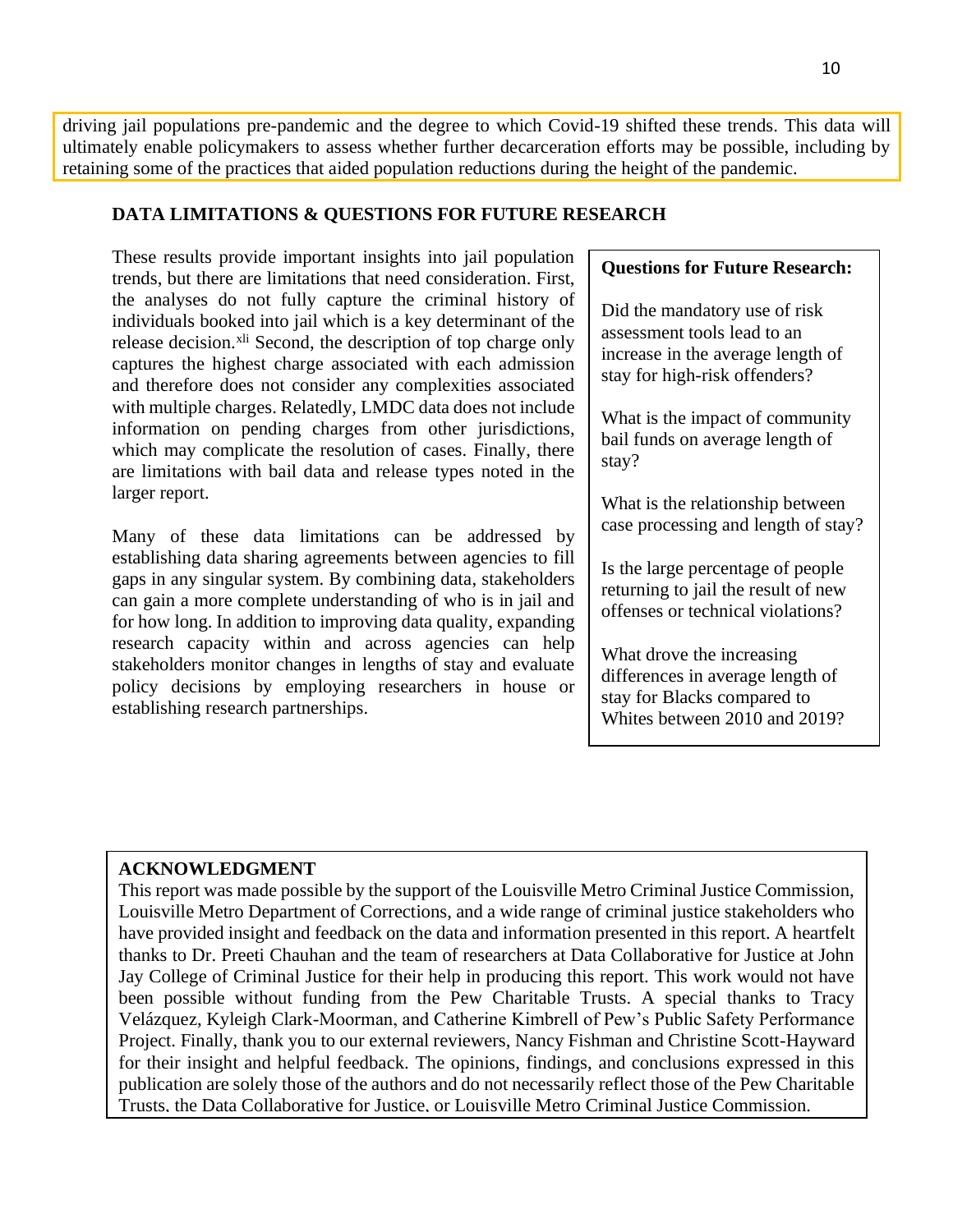### **Endnotes**

- <sup>i</sup> Zeng, Z., & Minton, T.D. (2021). *Jail inmates in 2019*. Washington, DC: Bureau of Justice Statistics. <https://www.bjs.gov/content/pub/pdf/ji19.pdf>
- ii Horowitz, J., Velazquez, T., & Clark-Moorman, K. (2021). *Local spending on jails tops \$25 billion in latest nationwide data*. Washington, DC: Pew Charitable Trusts.
- iii Vera Institute of Justice. (2021, June 15). *What jails cost - Kentucky*[. https://www.vera.org/publications/what-jails](https://www.vera.org/publications/what-jails-cost-statewide/kentucky)[cost-statewide/kentucky](https://www.vera.org/publications/what-jails-cost-statewide/kentucky)
- iv Vera Institute of Justice. (2021, June 15). *Kentucky – Jefferson County*[. https://www.vera.org/publications/what](https://www.vera.org/publications/what-jails-cost-statewide/kentucky/jefferson-county)[jails-cost-statewide/kentucky/jefferson-county](https://www.vera.org/publications/what-jails-cost-statewide/kentucky/jefferson-county)
- <sup>v</sup> Brennan Center for Justice. (2021). *Reducing jail and prison populations during the Covid-19 pandemic.*  Washington, DC. [https://www.brennancenter.org/our-work/research-reports/reducing-jail-and-prison-populations](https://www.brennancenter.org/our-work/research-reports/reducing-jail-and-prison-populations-during-covid-19-pandemic)[during-covid-19-pandemic](https://www.brennancenter.org/our-work/research-reports/reducing-jail-and-prison-populations-during-covid-19-pandemic)
- vi Jackson, K. (2019, June). This week in conversation: Alleviating overcrowding and other problems in Louisville's jail. *WFPL.* [https://wfpl.org/this-week-in-conversation-alleviating-overcrowding-and-other-problems-in](https://wfpl.org/this-week-in-conversation-alleviating-overcrowding-and-other-problems-in-louisvilles-jail/)[louisvilles-jail/](https://wfpl.org/this-week-in-conversation-alleviating-overcrowding-and-other-problems-in-louisvilles-jail/)
- vii See the Jail Policy Committee meeting minutes where COVID-19 is discusse[d https://louisvilleky.gov/criminal](https://louisvilleky.gov/criminal-justice-commission/document/jail-policy-meeting-packet-12621-revised)[justice-commission/document/jail-policy-meeting-packet-12621-revised](https://louisvilleky.gov/criminal-justice-commission/document/jail-policy-meeting-packet-12621-revised)
- viii Data were retrieved using the FBI's Crime Data Explorer tool. Crime counts were calculated by totaling property crime and violent crime reported to Louisville Metro Police Department for 2010 and 2019. [https://crime-data](https://crime-data-explorer.app.cloud.gov/pages/explorer/crime/crime-trend)[explorer.app.cloud.gov/pages/explorer/crime/crime-trend.](https://crime-data-explorer.app.cloud.gov/pages/explorer/crime/crime-trend)
- <sup>ix</sup> HB 463 was drafted with the goals of reducing incarceration rates while maintain public safety. See Senator Tom Jensen and Representative John Tilley 463 Statement form the Sponsors in CRIMINAL LAW REFORM: THE FIRST YEAR OF HB 463 I (2012).

[https://cdn.ymaws.com/www.kybar.org/resource/resmgr/2012\\_Convention\\_Files/ac2012\\_2.pdf](https://cdn.ymaws.com/www.kybar.org/resource/resmgr/2012_Convention_Files/ac2012_2.pdf)

- <sup>x</sup> Public Safety and Offender Accountability Act, H.B. 463, 2011 Gen. Assemb., Reg. Sess. (Ky. 2011). A peace officer shall issue a citation instead of making an arrest for a misdemeanor committed in his or her presence…. (KRS 431.005). <https://apps.legislature.ky.gov/law/acts/11RS/documents/0002.pdf>
- xi Public Safety and Offender Accountability Act, H.B. 463, 2011 Gen. Assemb., Reg. Sess (KY. 2011). <https://apps.legislature.ky.gov/law/acts/11RS/documents/0002.pdf>
- xii Results from the *First Six Months of the Public Safety Assessment—Court in Kentucky*. (July 2014) Laura and John Arnold Foundation.<https://www.ncsl.org/documents/cj/PSACourtKentucky6MonthReport.pdf>
- xiii Stevenson, M. (2018). Assessing risk assessment in action. *Minnesota Law Review, 103,* 303-384.
- xiv Kentucky Bar Association. (2018). *Spotlight CLE: Who stays and who goes home – How does Kentucky's system for pretrial lease operate and is it working for us*.
- [https://cdn.ymaws.com/www.kybar.org/resource/resmgr/2018\\_convention/materials/pretrial\\_release.pdf](https://cdn.ymaws.com/www.kybar.org/resource/resmgr/2018_convention/materials/pretrial_release.pdf)
- xv Kenning, C. (2020, September 26). Meet the groups bailing protesters nationwide form jail. They're demanding bail reform[. https://www.enterprisenews.com/story/news/2020/09/26/meet-groups-bailing-protesters-nationwide](https://www.enterprisenews.com/story/news/2020/09/26/meet-groups-bailing-protesters-nationwide-from-jail-theyre-demanding-bail-reform/42889011/)[from-jail-theyre-demanding-bail-reform/42889011/](https://www.enterprisenews.com/story/news/2020/09/26/meet-groups-bailing-protesters-nationwide-from-jail-theyre-demanding-bail-reform/42889011/)
- xvi See Jail Policy Committee meeting minutes where the Bail Project is discussed. [https://louisvilleky.gov/criminal](https://louisvilleky.gov/criminal-justice-commission/document/jail-policy-meeting-summary-2018-march)[justice-commission/document/jail-policy-meeting-summary-2018-march](https://louisvilleky.gov/criminal-justice-commission/document/jail-policy-meeting-summary-2018-march)
- xvii See Jail Policy Committee meeting minutes where the Bail Project is discussed. [https://louisvilleky.gov/criminal](https://louisvilleky.gov/criminal-justice-commission/document/jail-policy-meeting-summary-2020-january)[justice-commission/document/jail-policy-meeting-summary-2020-january](https://louisvilleky.gov/criminal-justice-commission/document/jail-policy-meeting-summary-2020-january)
- xviii For further information on the Jail Policy Committee please visit [https://louisvilleky.gov/government/criminal](https://louisvilleky.gov/government/criminal-justice-commission/jail-policy-committee)[justice-commission/jail-policy-committee](https://louisvilleky.gov/government/criminal-justice-commission/jail-policy-committee)
- xix See Jail Policy Committee meeting minutes where the JPC priorities is discussed. <https://louisvilleky.gov/criminal-justice-commission/document/jail-policy-meeting-summary-2018-december>
- xx See Jail Policy Committee meeting minutes where the warrant purge is discussed. <https://louisvilleky.gov/criminal-justice-commission/document/jail-policy-meeting-summary-2018-december>
- xxi See Jail Policy Committee meeting minutes where the weekend arraignment court is discussed. <https://louisvilleky.gov/criminal-justice-commission/document/jail-policy-meeting-summary-2018-december>